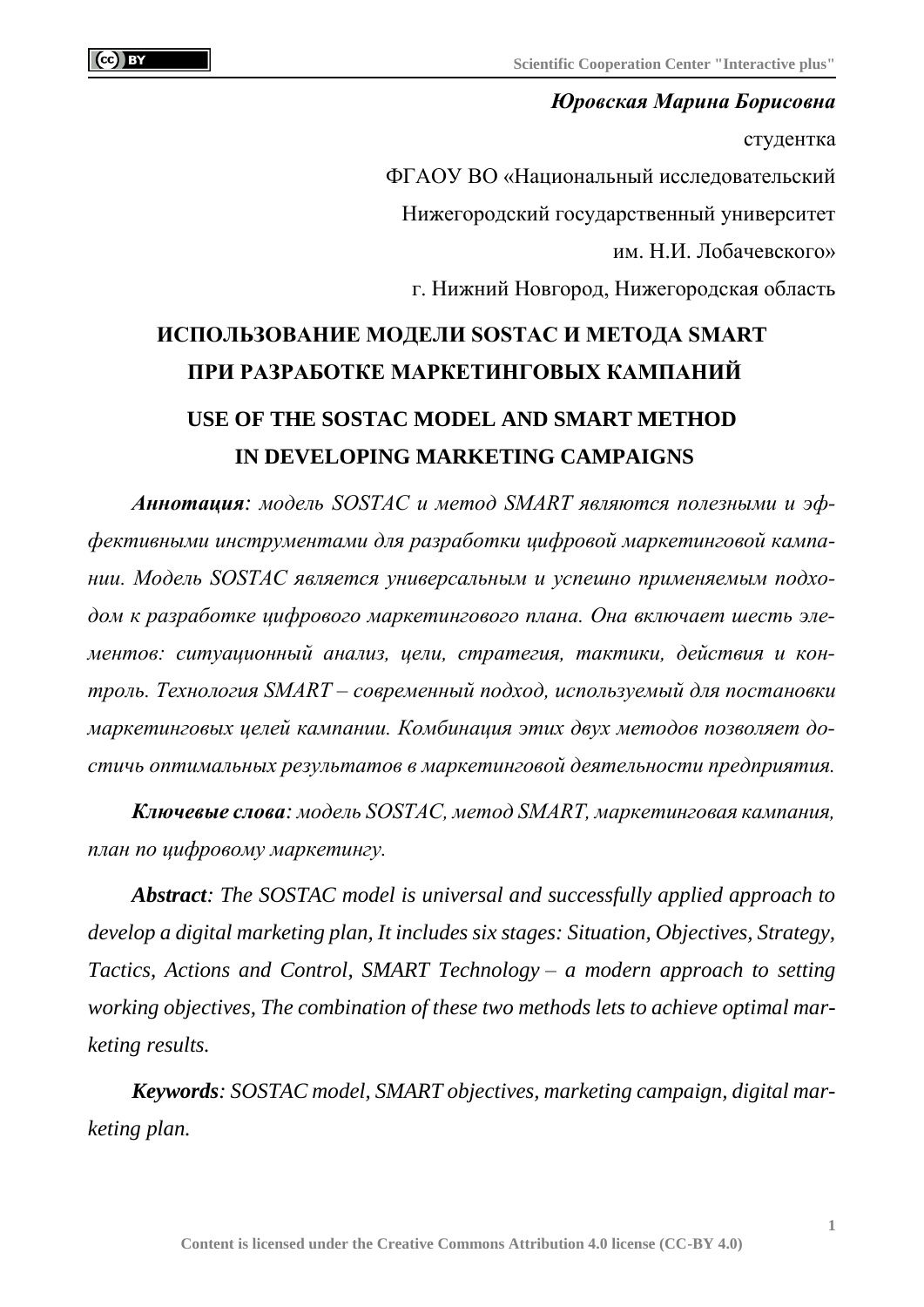In his review of the book «SOSTAC: Guide To Your Perfect Digital Marketing Plan» Reed Fidmnotes that during the last 10 years of perfection the SOSTAC framework has transformed from a system for analysis of other «marketing planning tools» into a new «flexible approach». This framework is fully appropriate for a «master marketing plan». One of the advantages of this model is that the situation analysis (first stage of framework) makes use of such «key strengths of digital marketing» as «listening tools (social media, etc)». It lets marketers to receive an «unprecedented insight into their customers». Smith argues that it is very important to form such notions about customers before the development of a new marketing plan is to be started.

SMART Technology (SMART) – a modern approach to setting working objectives. The system of setting smart goals that allows to summarize all available information, establish acceptable terms of work, determine the sufficiency of resources, provide clear, precise, specific tasks to all participants in the process.

SMART is an abbreviation: Specific, Measurable, Achievable, Relevant, Time bound.

Specific. The SMART objective should be specific, which increases the likelihood of achieving it. The term «Specific» means that the objective setting accurately determines the result, that is necessary to achieve. There is always a rule: one objective for one result.

Measurable. The SMART objective should be measurable. At the stage of goal setting, it is necessary to establish specific criteria for measuring the process of achieving the goal.

Achievable. SMART objectives should be achievable, since the realism of the task accomplishes the motivation of the performer. The achievability of the goal is determined based on one's own experience taking into account all available resources and constraints.

Relevant. To determine the significance of the goal it deems important to understand what contribution the solution of each particular task will make into the achievement of the company's global strategic objectives.